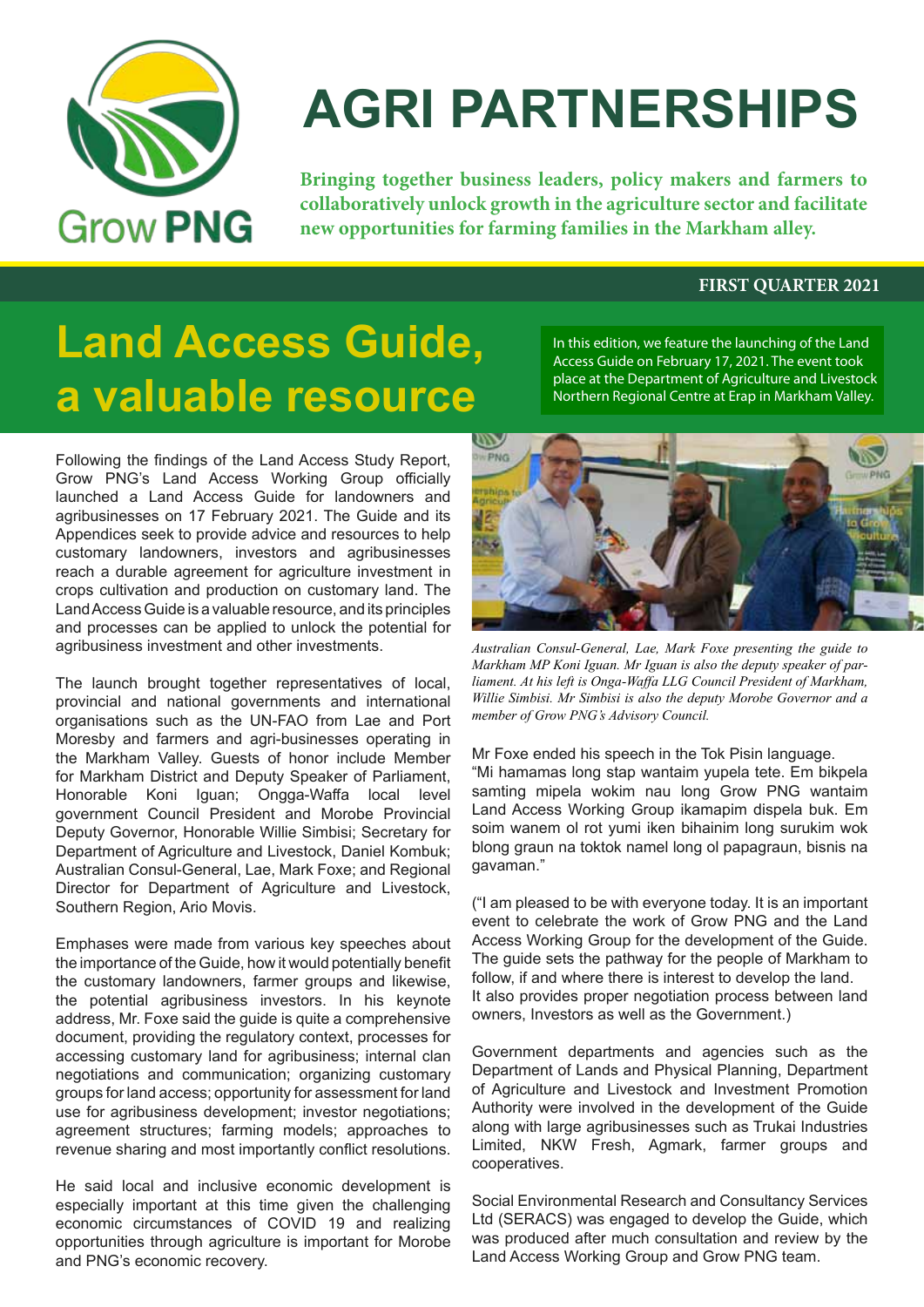### **Australia continues agri investment**

Markham is a district with the potential for agricultural development. This district and surrounding districts in Morobe are home to all of PNG's sugar industry and increasing share of PNG's largest agricultural export industry, oil palm.

The area is also a rapidly increasing source of cocoa and for fresh produce, which benefits from road linkages to PNG consumers in the Highlands, Morobe and Madang regions, and by port to the Sepik, New Guinea Islands and Southern regions.

"For these reasons, the region is a focus for an Australian funded investment in fostering agricultural development through collaboration with industry, hence the establishment of Grow PNG."

Australian Consul-General, Lae, Mark Foxe made these remarks in his keynote speech at the launching of the Guide.

Mr Foxe presented the **[Guide](https://6f5a1cff-33d1-4ed7-bc45-dc8e8fbcc26e.filesusr.com/ugd/e2a0bd_721a2eb0daf446fa945d715860578b30.pdf)** (Volume 1 of three documents) and [Appendices](https://6f5a1cff-33d1-4ed7-bc45-dc8e8fbcc26e.filesusr.com/ugd/e2a0bd_e03171574fc2430c890f8f59c92e86fe.pdf) to the guide (Volume 2), which contains samples of relevant government forms to the Markham Member of Parliament Koni Iguan.

He said the Government of Australia through the Papua New Guinea-Australia Comprehensive Strategic and Economic Partnership is committed to continuing its cooperation on agriculture, food and water security; and to improve nutrition and promote agricultural trade.

Grow PNG is funded by Australia through an arrangement whereby oversight is provided by Grow Asia under the World Economic Forum, an organization that pursues synergies in private sector collaboration towards agricultural development.

The organization has been operating in PNG since May 2019, until recently led by Ivan Pomaleu, now Secretary of PM & NEC. In its start-up phase, the area for operations has been defined as the Markham Valley, because of the high number of agribusinesses operating in the region (New Britain Palm Oil Limited (Ramu Agri Industries), Mainland, Trukai.

In 2020 and with the support of the Markham Students and Staff Association of the PNG University of Technology, Grow PNG initiated a [Baseline Household Income Survey](https://6f5a1cff-33d1-4ed7-bc45-dc8e8fbcc26e.filesusr.com/ugd/e2a0bd_e79ccf382eda49359c08e32da4f72446.pdf) for Markham district.

Grow PNG's main objective of the survey was to appreciate and understand the incomes and problems of small-scale agricultural producers in the valley. Information will assist Grow PNG in engaging and building partnerships with agribusinesses, farmers, government agencies and other stakeholders and is of use to PNG Government officials, such as Markham District, for their own planning.



Any organisation is welcome to become a partner of Grow PNG and its Working Groups. Partners are expected to have an interest in the country and agriculture, a commitment to supporting smallholders and rural development and an openness to partner with other organisations in a pre-competitive space.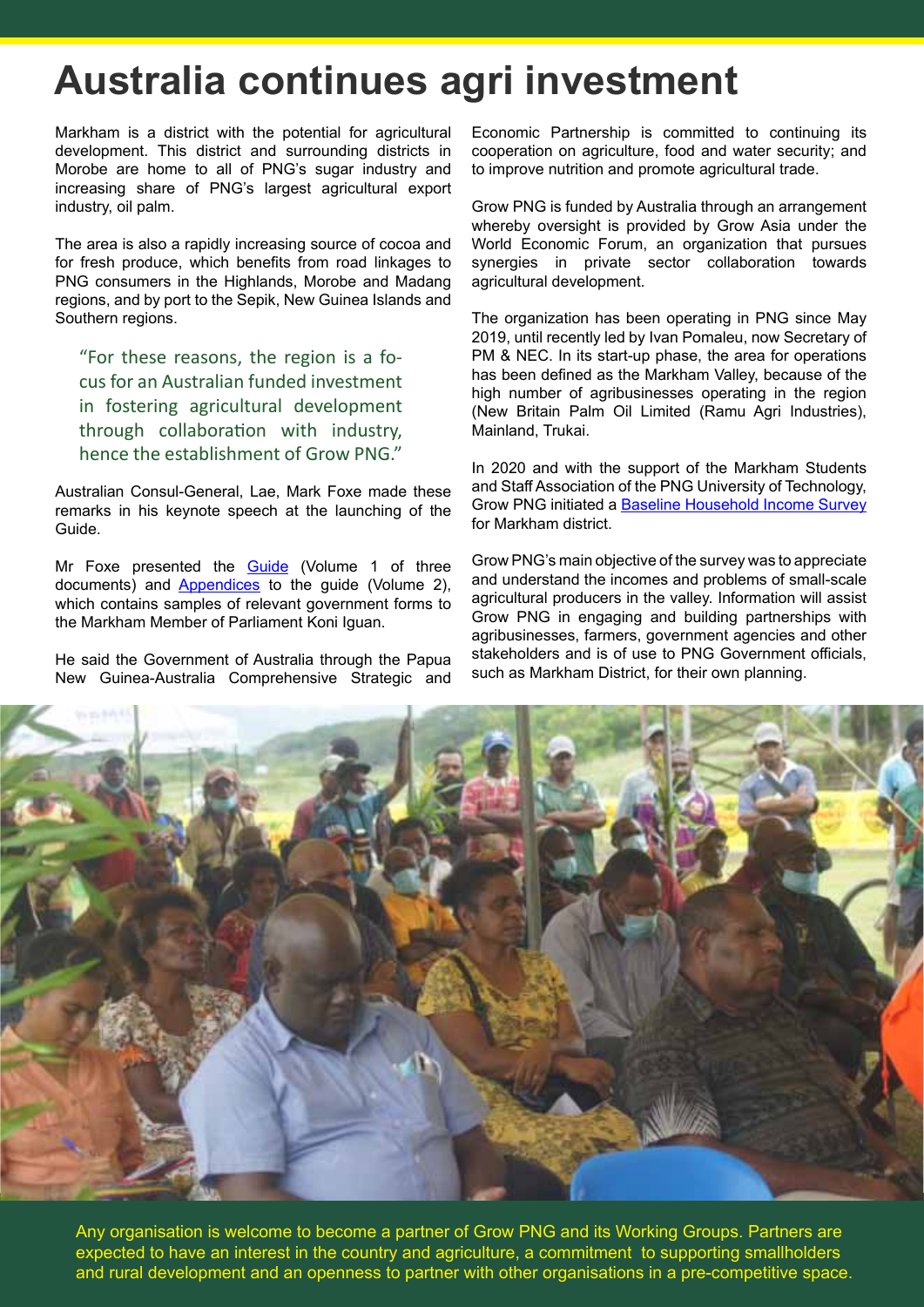

*Member for Markham, Koni Iguan.* 

### **MP stresses on importance of effective partnerships**

Any agribusiness investors interested to work with customary landowners in Markham District must involve the district government authorities at the initial stage of land development negotiations.

This is to avoid future disputes that could lead to many years of legal battle, costs to both parties and to secure the agribusinesses investments.

Markham MP Koni Iguan made these statements while sharing some past experiences of land access arrangements.

He said agriculture investors are bypassing the Markham district public service officers and are negotiating directly with the customary landowners. "Such practices have resulted in land disputes and eventually court cases that takes a long time to be resolved.

"Currently district officers are involved in the process of settling some of the land disputes.

"Public service officers from the districts office are not usually aware of what is happening on the land hence, they do not have record of who is coming into partnership with which customary landowner group or a farmer group, and through what partnership arrangements. On the other hand, with respect to the district officers, the reason why the agribusinesses are not consulting the district authority offices responsible is because of the lack of efficiency and consistency in the required public services," Mr Iguan said

He said a good example of land dispute causing a project to halt is the Hamama Rice project land dispute.

"The Hamamas Rice project was an investment between a large agribusiness and a farmer group in Markham, however the Hamamas rice brand is no longer selling on the shop shelves," Mr Iguan said.

He said it is important that agribusinesses work with the district office first before going onto establishing any partnership agreement deals with customary land owners.

He encouraged everyone to use the Land Access Guide including the people and the Markham Administration team and work with the Grow PNG Land Access Working Group on where collaboration can be made to improve land access and agribusiness investments.

### **Launching in pictures**













*From top to bottom: 1. Singsing group leading the guests. 2. Mr Foxe presenting the guide to Mr Iguan. 3. Grow PNG's Working Group Coordinator, Ruthy Kusak in a news interview with EMTV. 4-6. Farmers getting information from Trukai, Ramu Agri and PNG Biomass.*